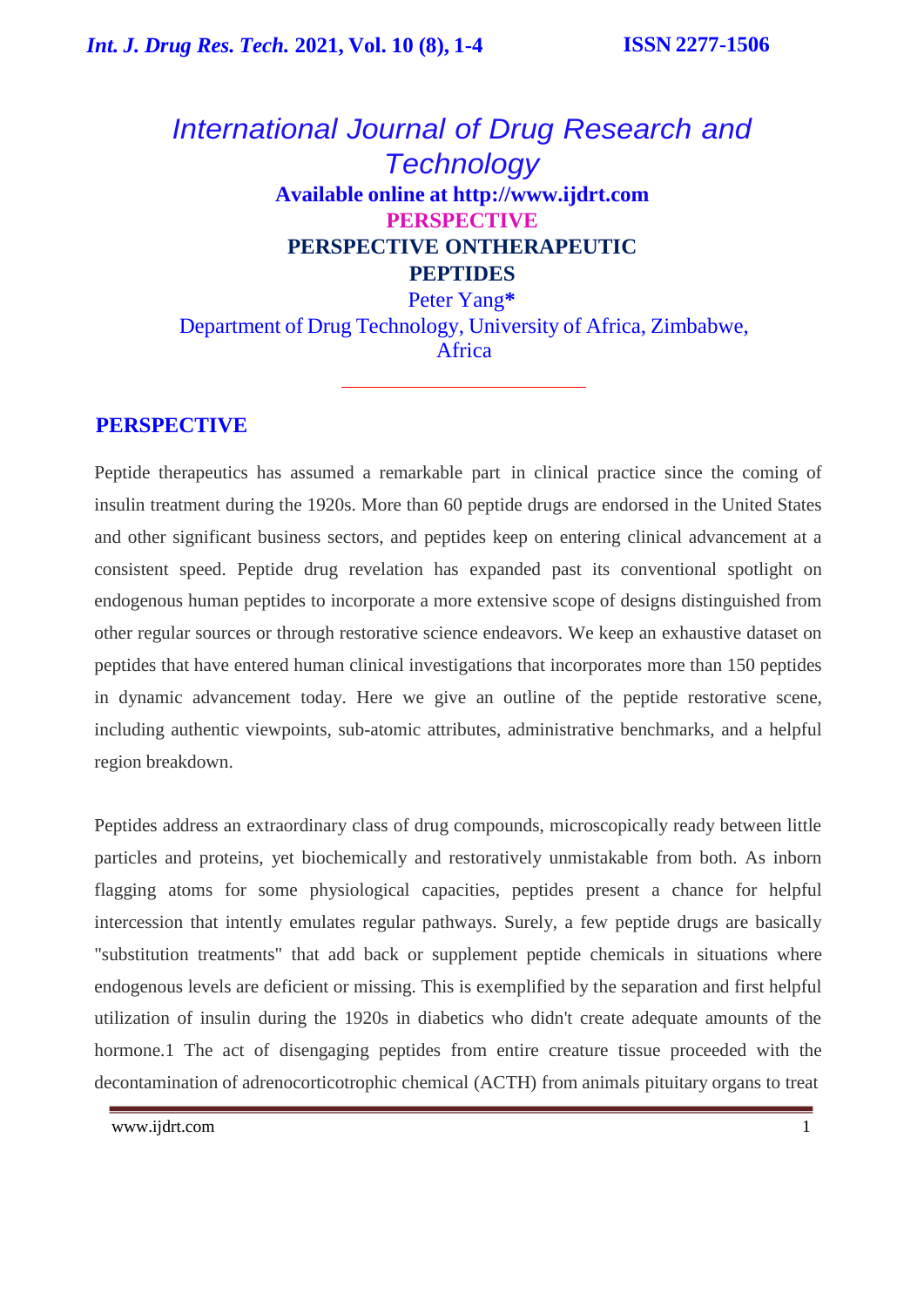an assortment of endocrine issues in patients.

The utilization of peptides as therapeutics has evolved over time and continues to evolve with changes in drug development and treatment. Peptides isolated from natural sources, such as insulin and ACTH, provided life-saving medicines in the first half of the 20th century. When sequence elucidation and chemical synthesis of peptides became feasible in the 1950s, synthetic oxytocin and vasopressin also entered clinical use. As venoms of arthropods and cephalopods became recognized as treasure troves of bioactive peptides, isolation of natural products from exotic sources became a popular strategy for identifying new potential therapeutics. The genomic era allowed for the identification and molecular characterization of receptors for many important endogenous peptide hormones, and industry and academia began to pursue novel peptidic ligands for these receptors.

### **Advancement status of remedial peptides**

As of March 2017, this dataset contains data on 484 restorative peptides. Of these, 68 have been endorsed in the United States, Europe, as well as Japan; eight peptides have accordingly been removed. 155 peptides are in dynamic clinical turn of events, simply under portion of which are as of now in Phase 2 investigations

### **Actual qualities of helpful peptides**

Of course, the qualities of peptides entering clinical advancement have developed over the long haul. These progressions reflect propels in peptide science and filtration, further developed instruments for atomic pharmacology, moving medical services patterns, and the rise of contending sub-atomic sorts like monoclonal antibodies.

### **Compound premise of peptide therapeutics**

We described the "synthetic premise" of peptide drugs as for their relationship to endogenous peptide atoms: local, simple, and heterologous. A local peptide has a similar arrangement as a peptide normal item. Albeit the principal local peptides were disconnected from mammalian tissues, most local peptides at present available are delivered artificially or through recombinant articulation. Numerous organically dynamic peptides, including toxins and poisons following up on charming atomic targets, have therefore been recognized from non-mammalian normal

[www.ijdrt.com](http://www.ijdrt.com/) 2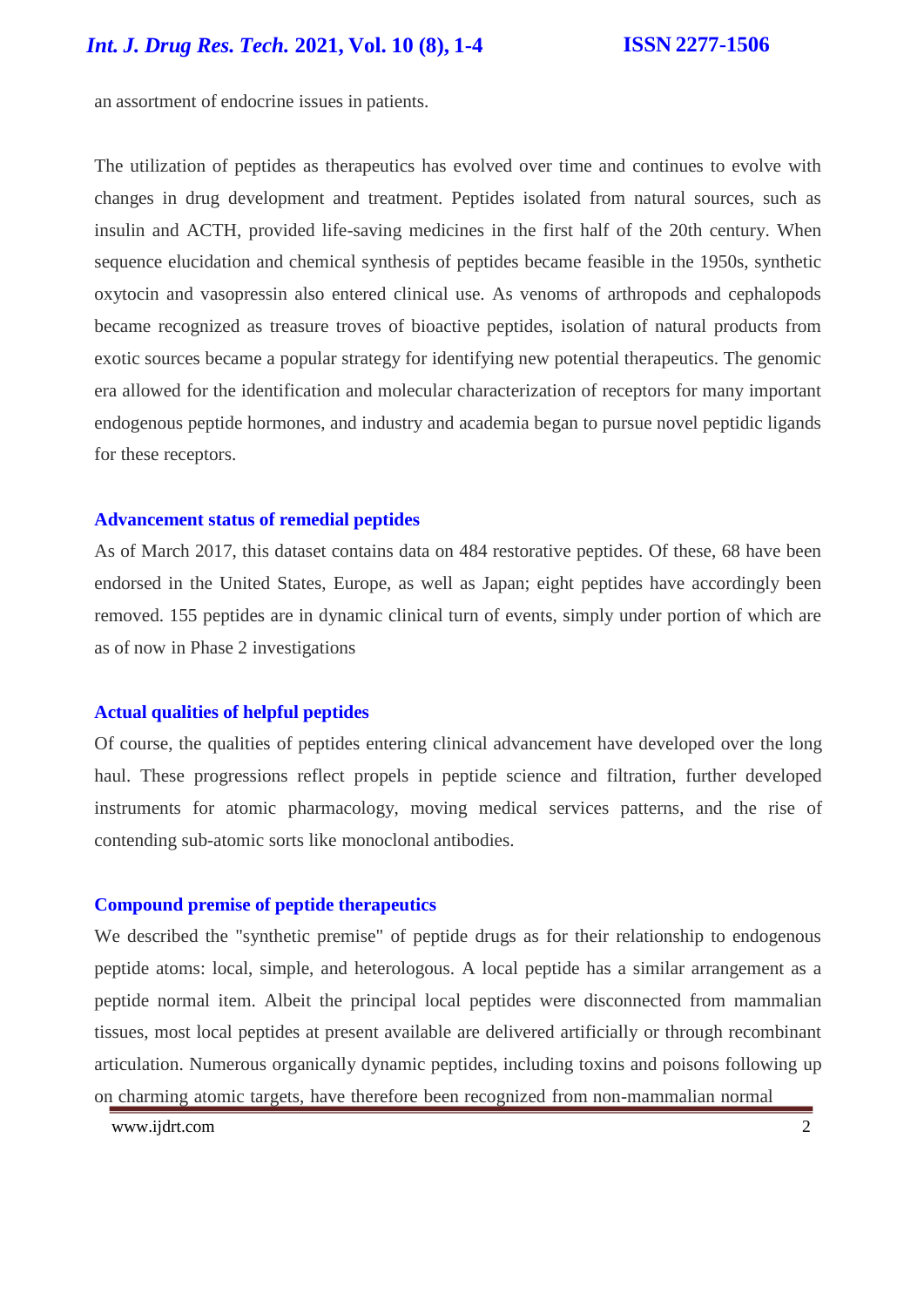sources

#### **Remedial employments of peptides**

Peptides have been explored across the remedial range, mirroring the likely utility across a wide scope of signs and maybe combined with the mindful idealism that goes with numerous advancement programs. As anyone might expect, the spaces of most noteworthy focus for peptide improvement (as of now) are spaces of exorbitant interest to the drug business: metabolic illness, oncology, and cardiovascular sickness.

#### **The eventual fate of peptide therapeutics**

From humble beginnings as substances detached from animals organs, peptides have set up an interesting restorative specialty and will keep on being a significant component in the drug scene. Peptide therapeutics have stayed up with logical development by venturing into new signs and sub-atomic focuses, by misusing novel science techniques to expand sub-atomic variety, and by designing improved drug properties.

We accept that exploration will keep on distinguishing new peptide openings. As endogenous ligands for peptide chemical receptors, peptides are a characteristic beginning stage for drug disclosure, as exemplified by the rundown of peptide sedates regularly utilized in clinical practice. Over the most recent five years, administrative organizations have endorsed first-inclass peptides that target guanylyl cyclase C (GC-C) and the melanocortin 1 receptor (MC1R): linaclotide and afamelanotide, separately, the two of which are close analogs of local peptides. Such endorsements represent the proceeding with a promising circumstance for novel peptide therapeutics.

# [www.ijdrt.com](http://www.ijdrt.com/) 3 **Correspondence Author: Peter Yang\*** Department of Drug Technology, University of Africa, Zimbabwe, **Africa** E-mail: [yangp@gmail.com](mailto:yangp@gmail.com) **Cite This Article:** YANG P (2021), "**PERSPECTIVE ON THERAPEUTIC**